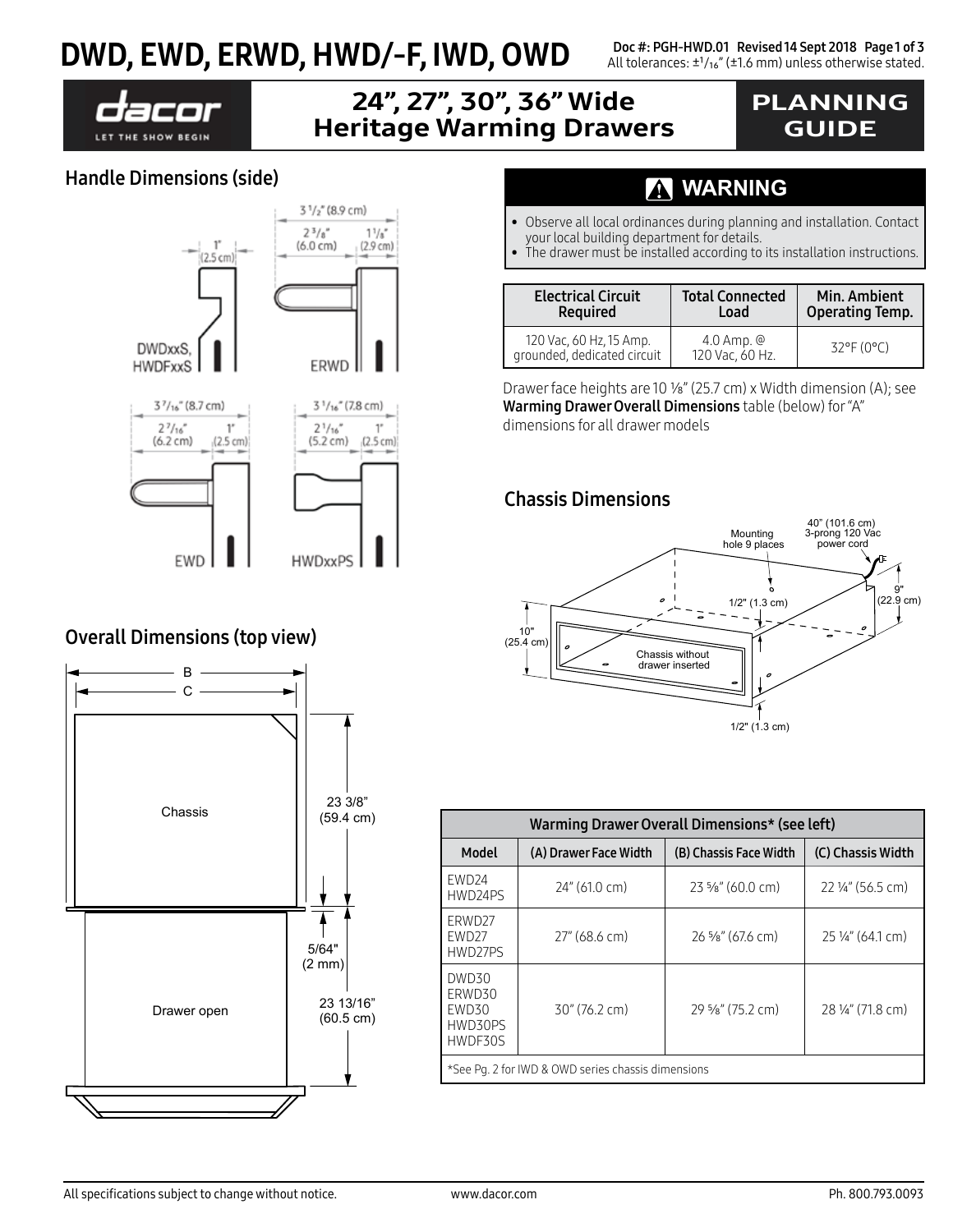# DWD, EWD, ERWD, HWD/-F, IWD, OWD<br>All tolerances: ±1/16" (±1.6 mm) unless otherwise stated.



### 24", 27", 30", 36" Wide Heritage Warming Drawers

## PLANNING GUIDE

| <b>Electrical Circuit</b>                              | <b>Total Connected</b>            | Min. Ambient              |  |
|--------------------------------------------------------|-----------------------------------|---------------------------|--|
| <b>Required</b>                                        | Load                              | <b>Operating Temp.</b>    |  |
| 120 Vac, 60 Hz, 15 Amp.<br>grounded, dedicated circuit | $4.0$ Amp. $@$<br>120 Vac, 60 Hz. | $32^{\circ}F(0^{\circ}C)$ |  |

#### Drawer Face Dimensions—IWD/OWD



#### Chassis Dimensions—IWD/OWD



| Warming Drawer Overall Dimensions-IWD/OWD (see above graphics) |                              |                             |                             |                                         |                                          |                                       |                                      |
|----------------------------------------------------------------|------------------------------|-----------------------------|-----------------------------|-----------------------------------------|------------------------------------------|---------------------------------------|--------------------------------------|
| Model                                                          | (Drawer Face Width)          | B<br>(Chassis Width)        | (Chassis Face)<br>Width)    | (Drawer Face<br>Height)                 | (Chassis Depth)                          | (Drawer Depth)                        | (Chassis<br>Height)                  |
| IWD24                                                          | $225/16''$ (56.7 cm)         | 22 1/4" (56.5 cm)           | 22 3/8" (56.8 cm)           | $8^{15}/_{16}$ "<br>$(22.7 \text{ cm})$ | $73.3\frac{1}{8}$<br>$(59.4 \text{ cm})$ | $23^{13}/16''$<br>$(60.5 \text{ cm})$ | $9^{1}/_{16}$<br>$(23.0 \text{ cm})$ |
| IWD <sub>27</sub>                                              | $25\frac{5}{16}$ " (64.3 cm) | 25 1/4" (64.1 cm)           | 25 3/8" (64.5 cm)           |                                         |                                          |                                       |                                      |
| IWD30                                                          | $285/16''$ (71.9 cm)         | 28 ¼" (71.8 cm)             | 28 3/8" (72.1 cm)           |                                         |                                          |                                       |                                      |
| OWD24                                                          | $22\frac{1}{2}$ (57.1 cm)    | $22\frac{1}{2}$ " (57.1 cm) | $22\frac{1}{2}$ " (57.1 cm) | $11\frac{7}{8}$ " (30.2 cm)             | $20''(50.8 \text{ cm})$                  | 18" (45.7 cm)                         | $11\%$ " (30.2 cm)                   |